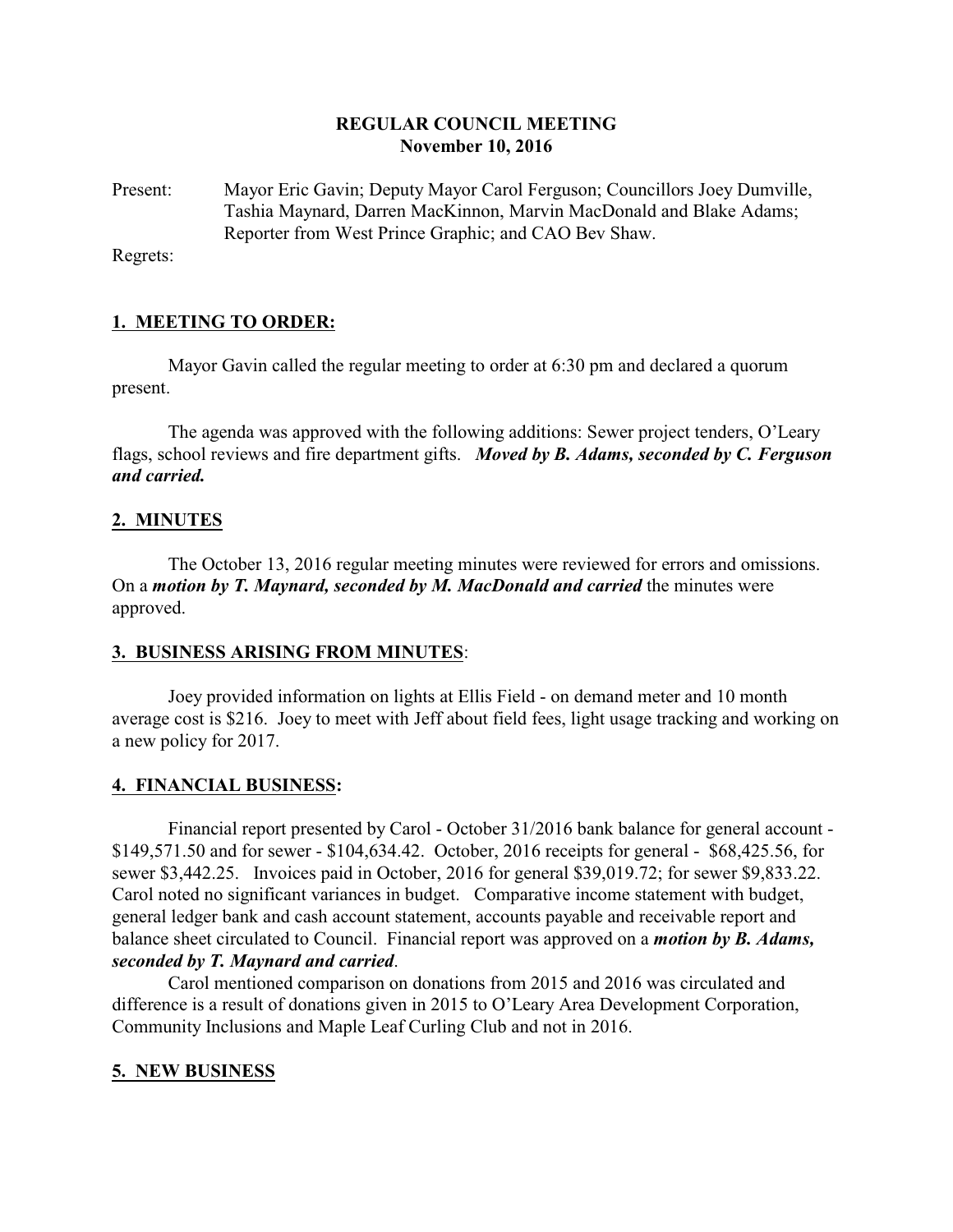*A. Mayor's report* - Eric reported meeting with the Environment Minister and Home & School Association, also attended the FPEIM semi annual meeting, school review session and Development meeting.

*B. Administrator's report -* Bev reported meeting with contractors and insurance adjustor regarding the water damage to back bay area of complex and waiting on David Platts, Transportation and adjustor to reply. Worked on school review presentation and attended the session at Westisle. Also attended the FPEIM semi annual meeting. Building permit issued to Trevor Harris for extension to garage for \$30,000. Overtime for Bev currently at 14.5 hours with 2 weeks less a day vacation time; Dale has 9 hours overtime and has 1 week vacation left.

#### *C. Reports from Departments*

*Recreation -* Joey highlighted Jeff's written report saying youth after school program running well, Haunted House was a great success, still working on Santa Claus parade, meetings with 55+ Games committee, Christmas party weekend for businesses, and Hockey Classic on Nov 25 - 27. Jeff is currently in Whitehorse for Softball Canada AGM. Jeff's overtime at 120 hours.

*Fire Department -* Marvin noted that Fire Chief Perry's report was circulated. The Department attended 18 calls in October. Council invited to the department's Christmas party on Dec 3<sup>rd</sup>.

*Development* - Blake advised that Troy Gorrill has resigned from the Planning Board and that Joey has agreed to serve. *Moved by T. Maynard, seconded by C. Ferguson and carried* that Joey Dumville be appointed to the O'Leary Planning Board. Also reported meeting with Legion, obtaining material prices for strip mall construction and playground equipment for CHANCES is being built by Dale. To watch for grand opening of CHANCES so Council can attend.

*Streets & Sidewalks* - Tashia reported that 40 km speed signs are up on Centennial Drive and Dawn Moase has advised that speed radars are not planned for O'Leary.

**Sanitation -** Eric reported that Stewart Enterprises is ready to start the sewer project. Rodney Coughlin/Pat Perry's lateral line has been replaced by a contractor hired privately by property owner. The main line connection by the Town will be completed soon.

*Police -* Marvin reviewed the October RCMP report saying 21 calls for service in O'Leary and 228 hours spent on O'Leary business.

## *D. Fire Department Bylaw # 12 Amendment # 1 -*

Whereas clarification required for Fire Department members in training; Be it resolved that the Fire Department Bylaw  $\# 12$  Amendment  $\# 1$ , a bylaw to amend the Community of O'Leary Fire Department Bylaw # 12 be hereby read a first time. *Moved by Blake Adams, seconded by Carol Ferguson and carried.* 

Fire Department Bylaw # 12, Section 8, Subsection B be replaced with the following - Any new member must, within one year of completion of the 6 month probationary period, be enrolled in the training for and actively seeking Firefighter Level I and be successfully completed within five (5) years of membership enrollment date or shall be dismissed from Fire Department. Five year time frame for completion of Level I and failure to do so will result in dismissal from Fire Department, includes all firefighters currently enrolled in Level I but commencement date is date this amendment becomes effective. This requirement excludes fire department members who are not currently enrolled in Level I training and joined the department before this training was mandatory.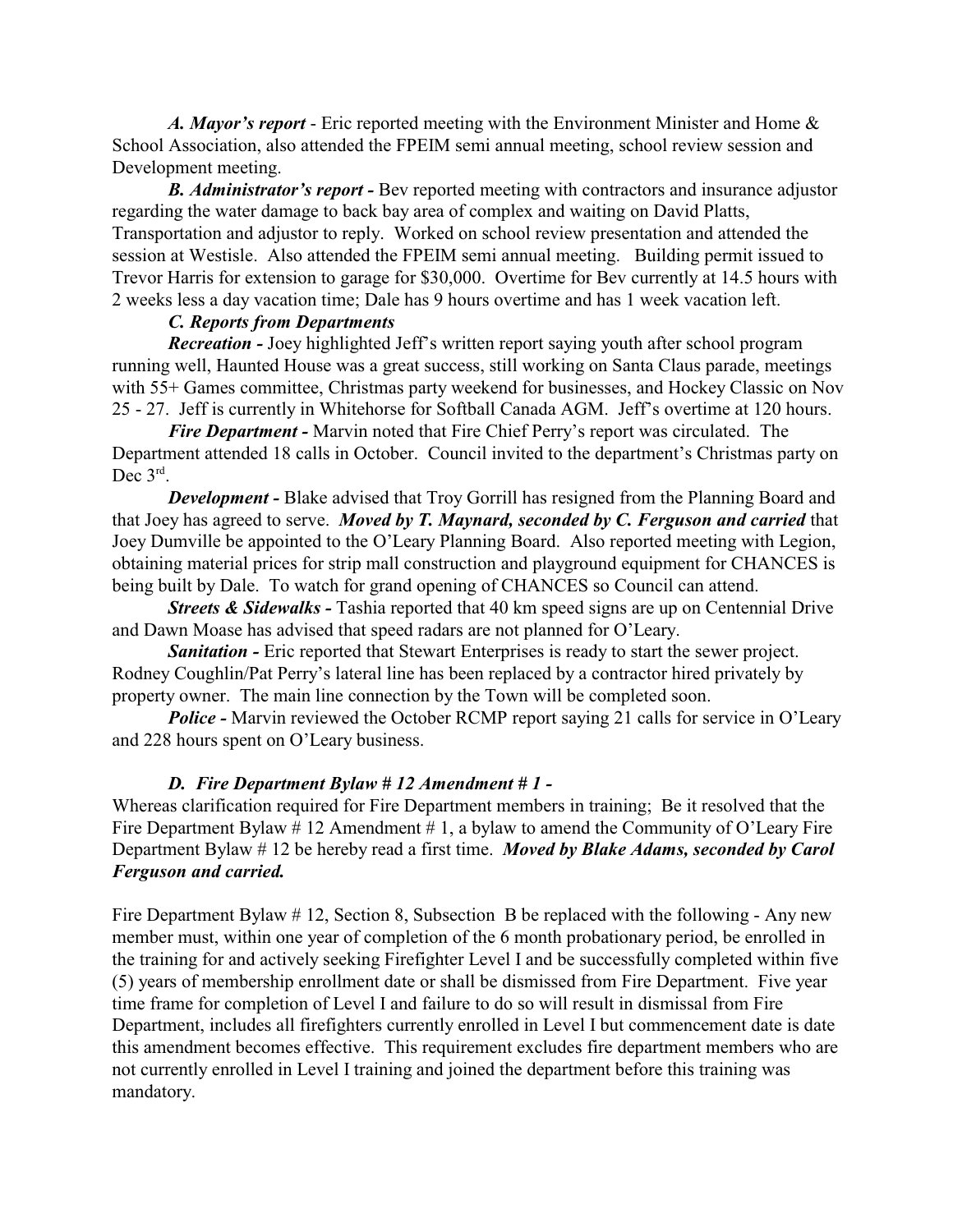Whereas Fire Department Bylaw  $# 12$  Amendment  $# 1$ , a bylaw to amend the Fire Department Bylaw # 12, was read a first time at this Council meeting; Be it resolved that the Fire Department Bylaw #12 Amendment #1, a bylaw to amend the Fire Department Bylaw #12, be hereby approved. *Moved by Blake Adams, seconded by Carol Ferguson and carried.*

(Marvin to ask Fire Department if truck sirens necessary in the middle of the night.)

*E. Fire Dept years of service gifts -* Eric excused himself from the meeting while this topic was discussed. *Moved by T. Maynard, seconded by C. Ferguson and carried* that a statue from Blain Buchanan be purchased for two members achieving 30 years of service to the O'Leary Fire Department. To also request Fire Department to have a club photo taken which will be provided to members of this status.

*F. Live Nativity -* Approval has been obtained from Department of Transportation for O'Leary United Church to hold their live nativity event thus shutting off traffic for a couple of hours on December 10/16 (storm date December 11/16) therefore *moved by B. Adams, seconded by C. Ferguson and carried* that Council approve as well.

*G. Complex rental fee policy - Moved by D. MacKinnon, seconded by B. Adams and carried* that Jeff Price's church group be allowed use of complex boardroom each Sunday morning for a fee of  $$50 + HST$  as he is a recurring user.

*H. Ladies Auxiliary ad in Graphic - Moved by M. MacDonald, seconded by J. Dumville and carried* that Council's decision by email survey, to purchase sponsor ad in Graphic congratulating Ladies Auxiliary for 60 years of volunteer service, be approved.

*I. Dec 3rd & Dec 10th Christmas events -* not required.

## *J. Other business & correspondence:*

*Tenders for sewer project - Moved by T. Maynard, seconded by J. Dumville and carried* that quote from Stewart Enterprises Ltd. for \$158,726.34 (includes HST) be accepted for CWWF Wastewater System Upgrades - Phase 1- 2016 Project.

*Request for municipal flag - Moved by M. MacDonald, seconded by J. Dumville and carried* municipal flag be sold for \$100.00.

*School review meeting -* Council has been granted a meeting on November 21/16 at 4:45 pm at O'Leary Community Complex with Bob Andrews of the School Review committee*.*

# *6.* **COMMITTEE OF THE WHOLE**

*Moved by T. Maynard, seconded by B. Adams and carried* that Council adjourn to committee of the whole session at 7:55 pm.

*Moved by T. Maynard, seconded by B. Adams and carried* that regular meeting reconvene at 8:30 pm.

## **Results from Committee of the Whole**

*Moved by T. Maynard, seconded by C. Ferguson and carried that Council agree to trade*